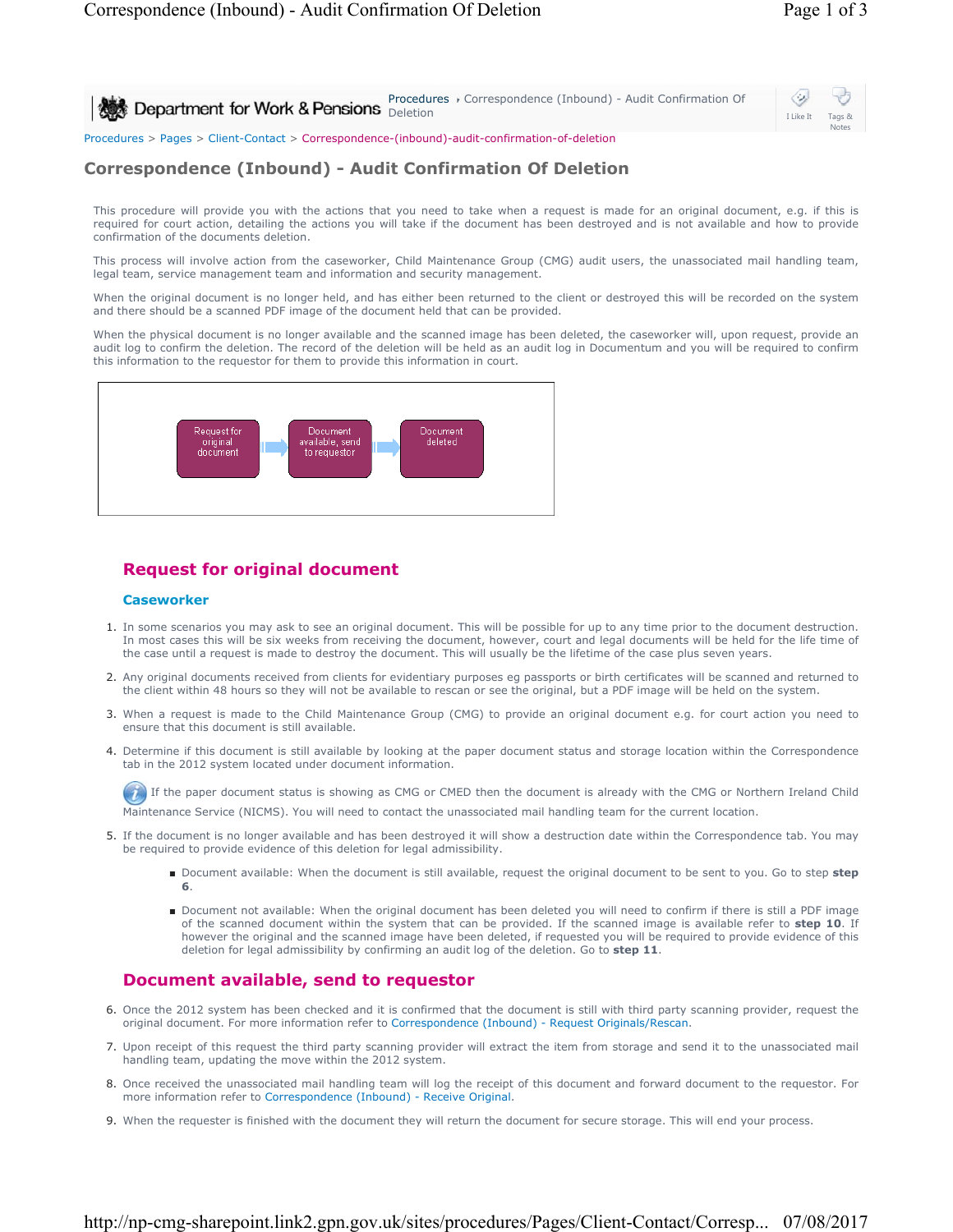10. It the original document is no longer available but there is an image held on the system, advise the requestor of this. If they have access to the system they will be able to print the document by selecting the **Print Option** button. If they do not have system access, print the document and send to them via a secure transfer method.

## **Document deleted**

- 11. In the event that the original document has been destroyed and/or the PDF document has been deleted from the system, you will be required to confirm document deletion by accessing the deletion audit log.
- 12. Where original document has been destroyed, you must complete a scanning log request form and submit to the CMG Audit User.
- 13. Search on the 2012 system for the following information, required for the scanning log request form.
	- Xerox unique reference number
	- Batch reference ID
	- Date and Time stamp

This information can be found within the Correspondence tab within the 2012 system, as in **step 4**.

### **Child Maintenance Group (CMG) Audit User**

- 14. Access Documentum Document Administrator (DA). Using the information provided in the request form, search for the required document deletion information.
- 15. Type in the batch reference number into the DA Search box and select the Advanced Search button next to the Standard Search box to search for the required document(s) against their document ID(s).
- 16. DA will open the advanced search window and display records of the required evidence as shown in the screenshot below.



- 17. Once the search is complete, it will display all relevant audit log zip files.
- 18. You will be required to complete the following in order to extract the destruction certificate reference number:
	- Right-click (or shift and F10) on the retrieved document(s) to download the file to the desktop and extract zip file to view text and Extensible Mark-up Language (XML) files.
	- The XML files zip the files of interest
	- Extract/print/email/display XML contents as required by originating request as there is no personal information in the file
	- Verify the hash value to prove the file in Documentum store is the same as the file sent by Xerox
	- Extract destruction certificate reference number
- 19. Once you have obtained the destruction certificate reference number, notify the original requestor, legal team and service management team by email, sending the details of the file via a secure method. For more information refer to Pretty Good Privacy (PGP).
- 20. If proof is sufficient for the requestor at this stage, this will end your process, if not continue from **step 21**.
- 21. Where secondary proof is required, the CMG Audit User will extract a PDF image from Documentum, save locally and verify hash value.
- 22. Use the Desktop MD5 calculator used by the IT configuration team to test the PDF in question for authenticity and then securely forward the PDF with the approval of the information and security manager.
- 23. Notify the original requestor, legal team and service management team by sending the details of the file via a secure method.
- 24. Delete the locally saved data and this will end the process.

Correspondence (Inbound) - Receive Originals

Correspondence (Inbound) - Request Originals/Rescan